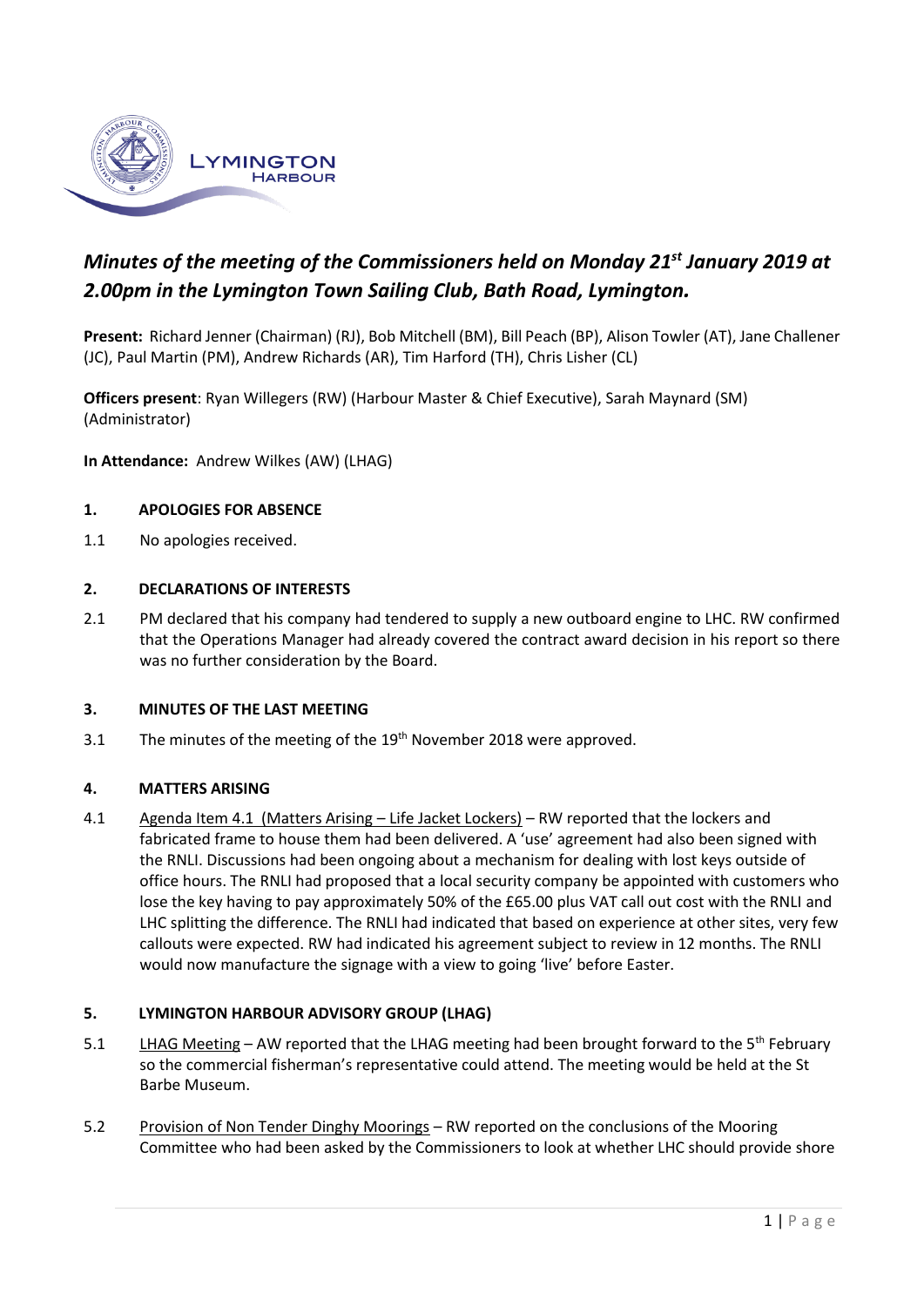accessible non-tender dinghy moorings on the river. In summary, the Committee came to the following conclusions: -

- Because of the shortage of tender mooring spaces (there was a waiting list), it was not appropriate to give up tender spaces for non-tender dinghy moorings.
- The lack of available space for shore accessible moorings meant that there were limited options available without compromising existing mooring provision.
- As an immediate option, the Committee recommend that LHC create two trial tender dinghy moorings in the existing tender mooring area (intertidal) by the railings at Undershore Road to see if there was take-up. A proposed fee of £60.00 per annum would apply.
- An option to extend the Fortuna dinghy pontoon further south was feasible albeit there was an argument that this option would be better employed to reduce the waiting list for tender moorings. A business case demonstrated a ten-year payback was possible based on the provision of 10 nontender dinghy berths and 5 tender berths. However, the mooring committee recommend that any decision should be taken in the context of a longer-term strategy and given consideration as part of the next Strategic Plan. This should include a review of the whole Fortuna mooring area to consider whether LHC were maximising the potential for all moorings in this area. It was also agreed to consider whether dry stacking might form part of a wider dinghy storage solution.

Commissioners were invited to consider the recommendations arising from the Mooring Committee meeting. The Commissioners agreed with the recommendations of the Mooring Committee. **Action: RW**

### **6. OFFICERS REPORTS**

- 6.1 Harbour Masters Report Questions were invited on the items within the report that were not listed for consideration as an agenda item. There were no questions arising.
- 6.2 Operations Manager Report Questions were invited on the items within the report that were not listed for consideration as an agenda item. There were no questions arising.
- 6.3 Treasurers Report Questions were invited on the items within the report that were not listed for consideration as an agenda item.

TH noted that YTD LHC were showing a surplus in excess of budget of circa £57k. RW indicated that there were still potentially some expenditure timings that will affect the year end result that but he still anticipated a positive variance to budget year end.

CL asked if material adverse variances to budget could be highlighted by means of colour coding. RW indicated he would ask the Treasurer to introduce. **Action RW** 

## **7. SAFETY & PORT MARINE SAFETY CODE (PMSC)**

- 7.1 Safety Meeting RW reported that the next four monthly safety review meeting was scheduled for the 24<sup>th</sup> January, 2019.
- 7.2 PMSC Interim Review RW reported that an interim review of the operation of the safety management system was undertaken by the independent Designated Person (Mr Nicholson) on the 22<sup>nd</sup> November 2018. This time the interim review focussed on a detailed examination of the incident reporting, recording, investigation, risk review and enforcement procedures for compliance with PMSC guidance. Mr Nicolson also met with Chris Lisher as the Commissioner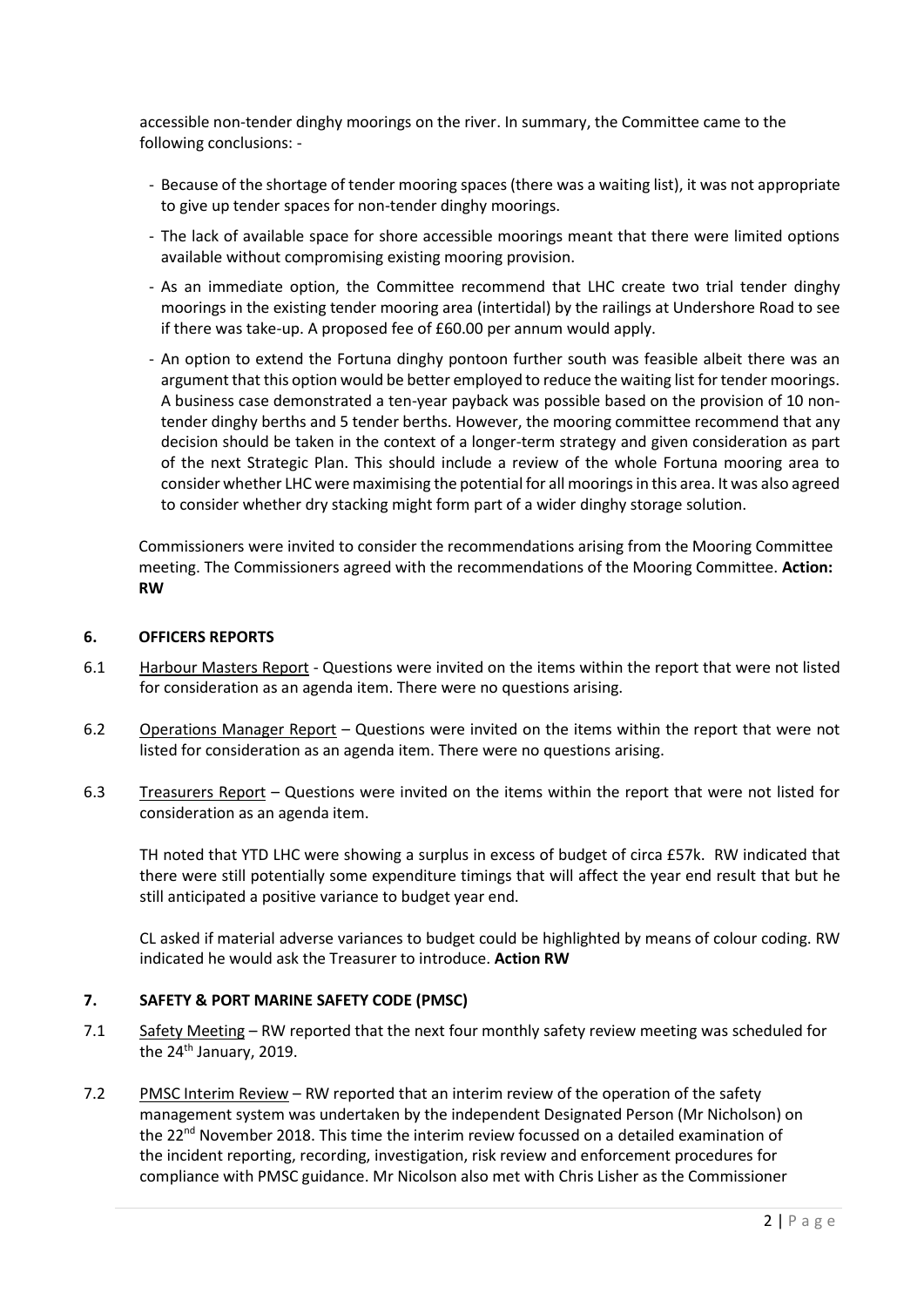responsible for the Safety Portfolio to discuss his findings. The review showed that procedures were compliant with current guidance and that the Marine Safety Management Plan was working effectively. A copy of Mr Nicholsons report is circulated with meeting papers.

7.3 Navigating in Restricted Visibility – Following the incidents in the latter part of 2018 involving Red Funnel ferries when operating in poor visibility in Cowes harbour, RW explained that in collaboration with Wightlink he had now concluded a review of W Class ferry operations in restricted visibility. Although the Marine Accident and Investigation Branch (MAIB) were still investigating the Red Funnel incidents, the Cowes Harbour Master had completed his investigations and had made his report available (in confidence) to brief the key recommendations arising.

Arising from the review, Wightlink had implemented some changes to their operational guidance to Masters. The review also considered the placement and spacing of Aids to Navigation (AtoN) in the river and concluded that it would be beneficial to introduce an additional lit starboard mark in Horn Reach and to light the northern most yellow buoy marking the small boat channel in Horn Reach. LHC were awaiting feedback from Wightlink on the most beneficial placement for the proposed new starboard mark. Once finalised LHC will consult Trinity House Lighthouse Service (THLS) on the proposed changes. Subject to THLS consent, LHC will implement in 2019.

Following the review, RW had issued a Local Notice to Mariners (LNTM No 5, 2018) providing guidance on vessel movements in restricted visibility, including leisure craft. Once the MAIB publish their report into the Cowes incidents, LHC will give careful consideration to any further recommendations that may arise.

TH noted that there had been some discussion in the past about Short Reach and the occasions of groundings outside of the channel on the eastern side of the river in that area and asked whether it was worth considering putting an additional AtoN in that location. RW explained that this had previously been considered in consultation with Wightlink, the River Users Safety Committee and THLS as part of a full review of AtoN in the river. The review initially concluded that an extra mark would help better define the corner between Cage Boom and No 11. However, following a trial using a temporary marker there was a shared concern that a new AtoN would unnecessarily constrain navigation at times of High Water and therefore increase risk. This proposal was therefore aborted. LHC review their risk assessment for AtoN on an annual basis and the number of reported groundings from leisure craft that leave the channel in this area remain negligible in the context of total boat movements.

AW noted that all Aids to Navigation (AtoN) light characteristics were the same and wondered whether it would be helpful to persons who did not know the river or who rarely transited at night if the characteristics were different. RW understood the point but observed that there was no evidence base to show that boats were getting into difficulty at night. RW indicated that if this were to be taken forward, the logical location to change the characteristics would be where the channel changes direction. BP commented that as a person who makes regular night transits, a change to the lighting characteristics where the channel turns to starboard at the end of Long Reach (Tar Barrel/No 8) might be beneficial to a less experienced user. RW agreed to consider as part of the next AtoN risk review. Any change would require the consent of THLS. **Action: RW**

7.4 Wightlink (Wight Sky Engine Failure) – RW referred to his report which briefed Commissioners on the incident involving the Wightlink ferry Wight Sky on the  $14<sup>th</sup>$  December when she experienced a catastrophic engine failure on the approach to the berth at Lymington.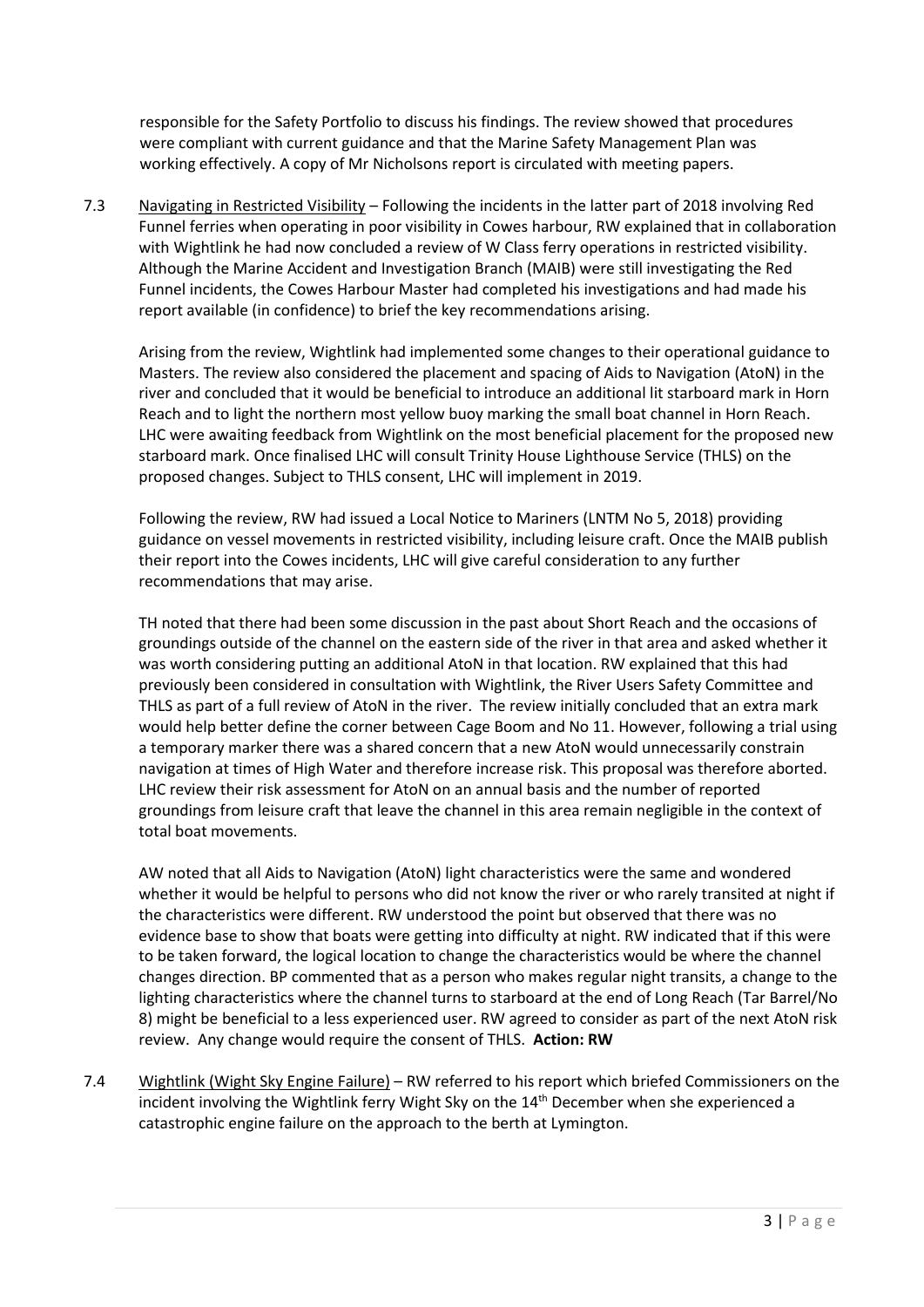This was the third similar engine failure in approximately 15 months and although the MAIB had published their report on the probable cause of the first incident which occurred on the 12<sup>th</sup> September 2017 on the approach to Yarmouth, this will be revisited as part of their ongoing investigations into the two subsequent incidents.

Immediately following the emergency phase of the operation Wightlink suspended all operations by W Class vessels until they had undertaken additional research and consulted with the MCA, MAIB, Lloyds's Classification Society and engine manufacturer's representatives. Following that process and with the support of the above organisations and the approval of the MCA, a range of risk mitigation actions have been incorporated into an Interim Safe Operating Procedure (SOP) which allowed the vessels to recommence service on the 17<sup>th</sup> December 2018 pending conclusion of the full investigations. The Interim SOP introduces a range of measures to reduce loads (stresses) on the engines and to enhance the engine monitoring regime. RW had sought further clarification on several areas and was in the process of trying to agree a meeting date. This matter will be kept under review by the Safety Committee.

AR enquired whether the revised wind speed limits were 20 knots (Mean) gusting 25 knots as he had checked the wind speed limits after seeing a recent sailing depart and they appeared to be over. RW confirmed the limits were as stated based on the readings recorded at the Starting Platform. Masters would also base their decision on the last reading uploaded before departure.

*Post meeting note: The sailing was identified as the 19.00 sailing from Lymington on the 18th January. Analysis of the last wind speed reading before scheduled departure showed that at 18.50 hours the wind mean speed recorded for the previous 10 minutes was 19.3 knots with a maximum gust of 23.3 knots recorded, i.e. within SOP limits. The 19.00 recordings which would have been uploaded shortly after departure showed the mean wind speed remaining unchanged with the maximum gust recorded at 27.2 knots before wind speed eased in subsequent readings.* 

RJ asked whether there had been other incidents involving this type of engine elsewhere. RW indicated that through informal channels he had heard of one but preferred to wait for the results of the formal investigations rather than risk potential hearsay informing public record.

CL and JC enquired what the harbour dues arrangements were for Wightlink. RW confirmed Wightlink pay a compound harbour due that provides for a volume discount on the published tariffs.

BP asked if Wightlink had looked at providing alternative foot passenger services when the car ferry service could not operate. RW confirmed his understanding that at commuter times Wightlink had provided some foot passenger services through contracting small boat charters. RW confirmed he had agreed that Wightlink could use LHC's Harbour Master and Town Quay commercial pontoon landings at no additional charge.

7.5 Emergency Plan Exercise – RW reported a desk top exercise of the emergency plan was conducted on the 13th December to test the emergency arrangements. RW was hoping to undertake a joint exercise with Wightlink towards the latter part of 2019 to test the joint response arrangements for a ferry going aground in the harbour. He had mentioned this to the Wightlink Head of Safety and had received a favourable response.

## **8. AOB**

8.1 Sea Wall North of RLymYC – AW asked if LHC had received an update on the situation regarding the damaged seawall between RLymYC and the slipway. RW reported that he had received no further news since the update from NFDC's Coastal Engineer which was reported at the Commissioners